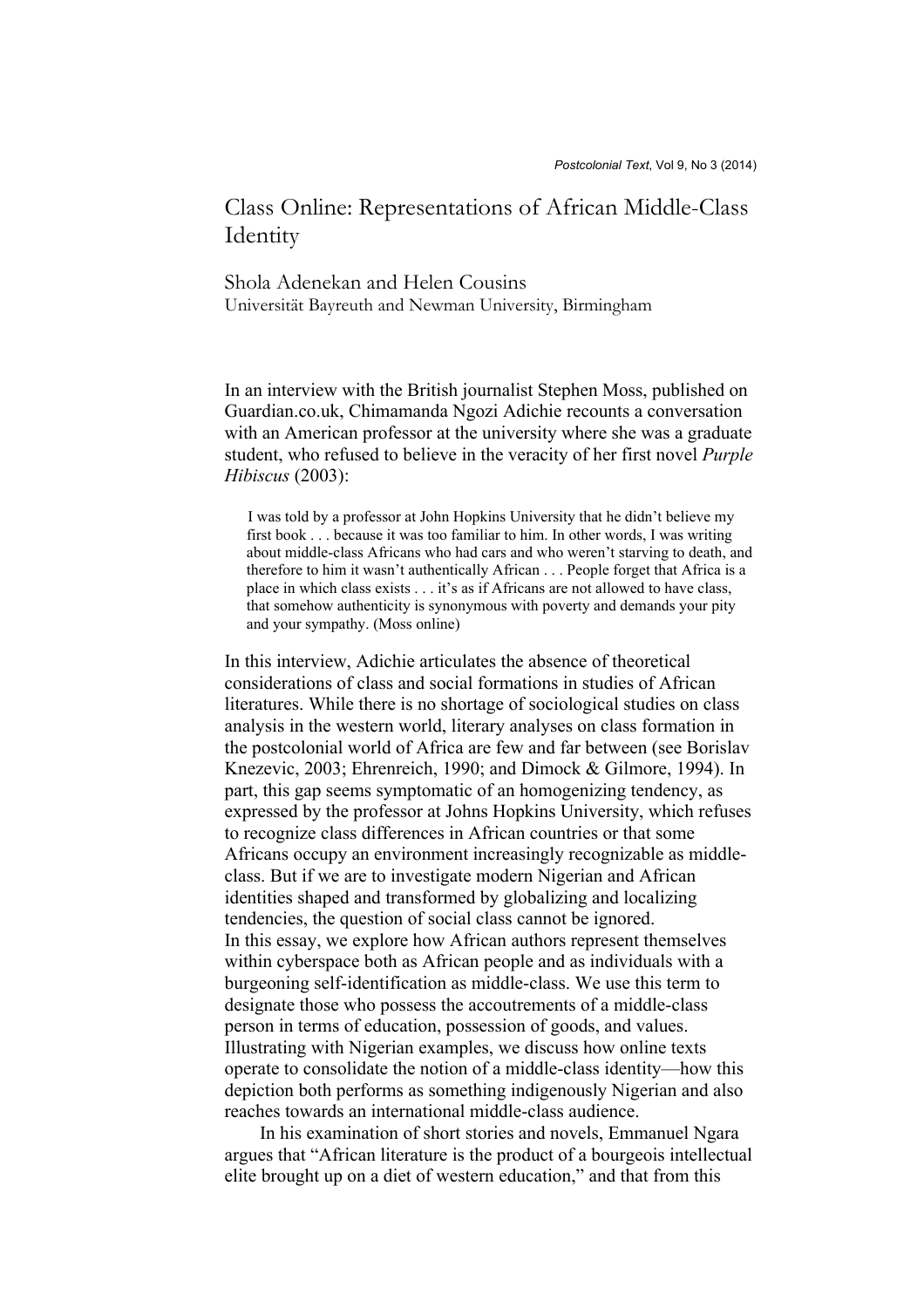viewpoint, "African literature should be analyzed through this particular historical context" (40). At the same time, Ngara differentiates this bourgeois tendency of the genres of the novel and the short story from the creative works of the ordinary storyteller of yesteryear, whom he sees as an artist who "held his audience spellbound by the charm of his narrative, giving pleasure to the listener and at the same time teaching morals and beliefs of the community to the young" (31). Taking our cue from Ngara, we explore two distinct ways in which the Internet is used to produce and disseminate literature: first, short stories; second, poetry posted online which reprises the oral texts of the religious and thinking classes of precolonial Nigeria. Our examples draw from wider online genres than those traditionally recognized as African literature to include blogs, videos, as well as short stories, and poetry. Access to more literary forms can be via e-magazines or newspapers, or subscriber-accessonly listserv groups—a distinction that becomes significant when considering the audiences for these texts. The late Chinese leader and intellectual Mao Tse-Tung aptly argued that "all literature and art belong to definite classes and are geared to definite political lines. There is in fact, no such thing as art for art's sake, art that stands above classes or art that is detached from or independent of politics" (cited in Ngara 31). Drawing on this argument, we contend that distinct forms of literary expression (specifically the short story and poem) perform distinct functions in developing a Nigerian middle-class identity. Whilst one identity values an individual presence that can connect with a global middle-class, the other is steeped in community.

## The Nigerian Middle-class Online

Contemporary Nigerian literature in cyberspace cannot be relegated to a minority or niche status. In Nigeria, there is a growing uptake of the Internet and allied technologies such as mobile phones. According to a leading information technology magazine *Computer World*, Nigeria now has both the largest number of internet and mobile phone users in Africa. There are more than 43 million internet users in Nigeria and the country accounts for almost forty percent of all internet traffic from the continent (Malakata online). A study by Pyramid Research for the Nigerian Communications Commission suggests that as of December 2009, there are over 75 million GSM mobile phone users in Nigeria that is, more than half of the Nigerian population has access to internet-enabled devices (online). However, both Ben E. Aigbokhan and the United Nations Capital Development Fund point out that almost half of Nigerians live in poverty and that poverty is eighty-five percent higher in rural areas than in towns and cities. Since affordability means online accessibility, one can assume that these online Nigerian communities are not only populated by the educated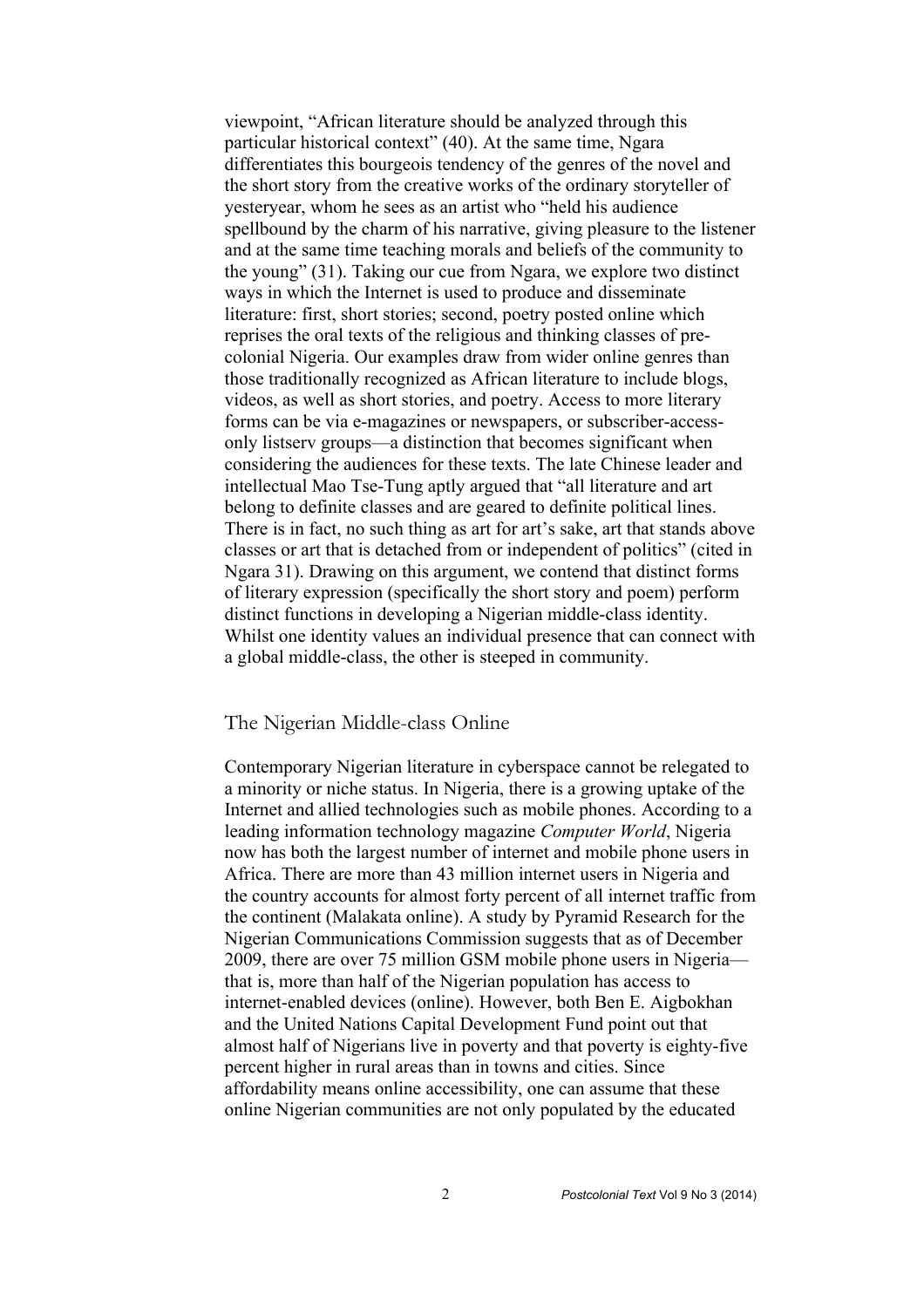class based in urban areas, but that their social formations are based on capitalist ideals, and the literature emerging is the product and the property of the Nigerian middle-class (online).

In Nigeria, as in much of the continent, social classification along the lines of western stratification began prior to colonialism; it started when Nigerian merchants began to trade with their European counterparts along the West African coastline. Shola Adenekan suggests that this transformation also affected the local economy: there was increased urbanization, gender roles shifted, and a new middleclass elite schooled in European languages emerged, displacing the old elite of traditional chiefs. As colonial officers found the task of governing a country four times the size of Britain a far from easy task, they began to rely on the new African middle-classes for low-level administrative duties (*Nigerian*12-13). Since the first contact with European traders, the Nigerian middle-class has borrowed politically, materially, and ideologically from Europe. In today's Nigeria, to be middle-class is to have similar attributes to those of the global middleclasses, what Barbara Ehrenreich sees as an economic and a social status (6). To be educated means to be conversant in the dominant language of global trade and capital—the language and mannerism of the World Wide Web, and the African middle-class is preoccupied with not being left out of the Internet conversation.

In an online article for debateandreview.com, Meekam K. Mgbenwelu describes the current Nigerian middle-class as

 privileged to live in an information age and much more savvy at embracing the offerings of new media and new technology. They are avid enthusiasts of mobile technologies, online social networks and yearning for the social freedoms and opportunities that open, democratic and functional societies offer albeit within a Nigerian context. (online)

In addition, Danah Boyd (2007) suggests that social networking sites such as Facebook and MySpace, as well as various listservs, are increasingly becoming territories where class identities are made (online), and Dyson claims that the internet is like medical insurance; we all need it but only a few people in the world can afford it (58). Class is not just about how people position themselves in terms of a particular social level, which is often determined by occupational identity, but about how identities can be seen in terms of one's shifting relationship and self-distancing from others through conscious and unconscious choices.

Ben Rogaly and Becky Taylor show us that spatial immobility is just as significant as mobility in the making of personal identities (2009: 180). With regard to Nigeria where public, free access to the Internet is limited, people with regular and reliable access to the Internet are those with money to pay for it: that is, the middle-class, privileged, enjoying social and economic advantages. Another group of Nigerians who also have regular access to the Internet are those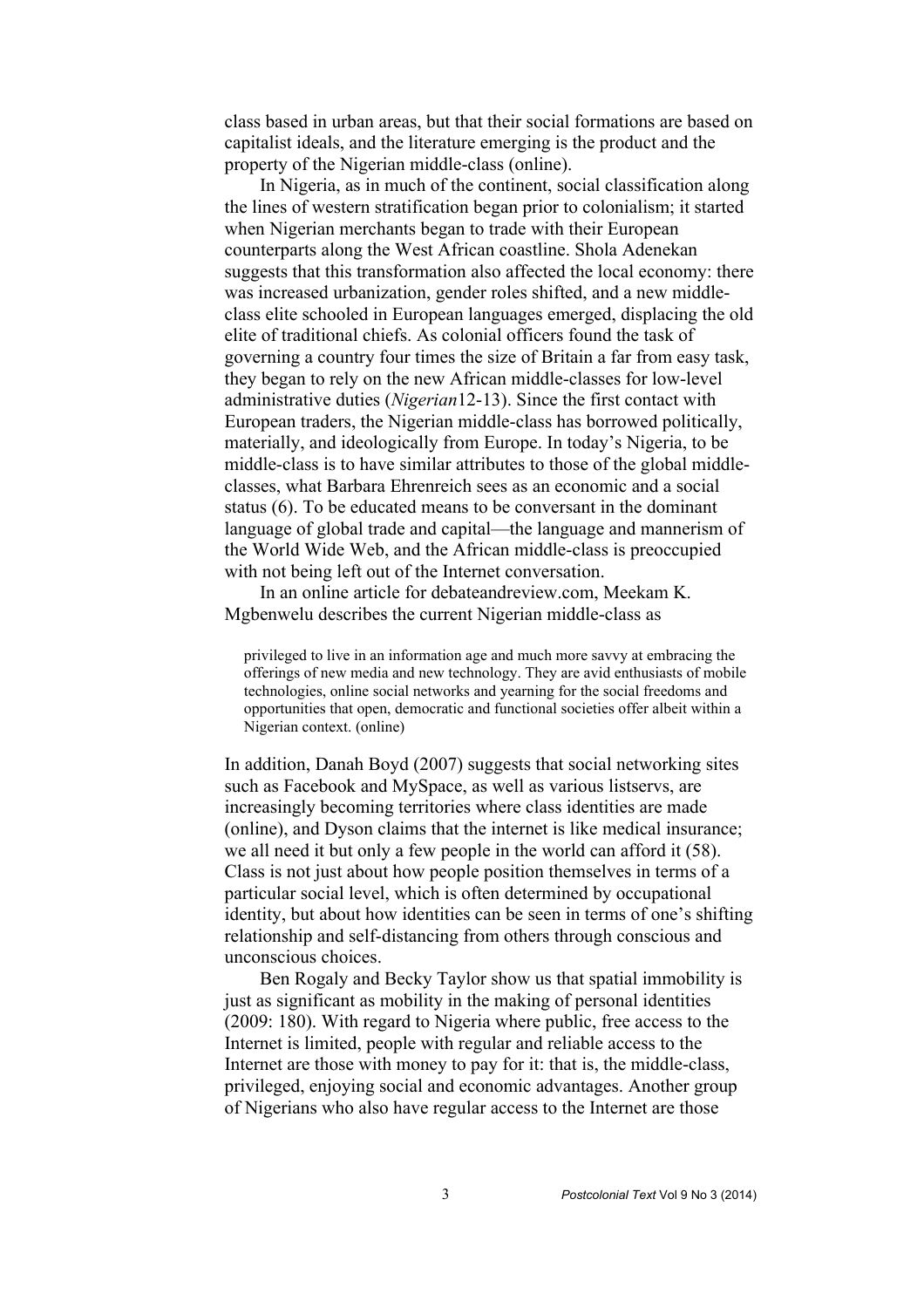similarly privileged Nigerians described by Harish Trivedi as "upperclass elite migrant[s]" (online) traveling through, living, and working in the diaspora and illustrated by Nigerian author, Tolu Ogunlesi, who writes on his blog:

 Since June 10 I have been traveling through Europe: June 10 – Lagos June 11 – Berlin June 14 – Freiburg June 18 – London June 20 – Birmingham June 22 – London, Edinburgh June 24 – London June 25 – Madrid June 29 – Brussels, Turnhout (Belgium) June 30 – Eindhoven July 2 – Berlin July 4 – Lagos I have slept in airports, endured strange languages, taken tonnes of photos, and mused about culture and identity and language and history and exile. (online)

Martha Karge sees cyberspace as a site for social exploration (online). It is here that middle-class writers and readers alike can actually partake in middle-class activities without the obvious constraints of race and ethnicity. Revathi Krishnaswamy (1995: 125) aptly asks us to investigate "what exactly are the 'missing bits'" to which these cosmopolitan writers must reconcile themselves. The metropolitan perception of contemporary African texts is problematized by the presentation of the cosmopolitan writer as the mouthpiece of African culture. These writers in turn play the role of the ultimate insideroutsider to an outside world that is often too willing to accept them in such a role. As Sherif Hetata argues in "Dollarization, Fragmentation, and God," there has been a tendency by this group of non-Western writers "to think and declare that they represent the people in the South better than the people themselves can do it, because of the sophistication, the means, and the knowledge at their disposal" (290).

In order to further highlight the ways in which cyberspace allows for the making and the asserting of a middle-class identity, one can look at the online musing of the 2005 Caine Prize winner, Segun Afolabi who, in a blog post, "The Tufiakwa Syndrome," alludes to the fact that the physical space that is Nigeria and even the diasporic Nigerian space are too conservative. He complains about the expectation to conform to societal values and norms:

 And when people do fail to meet up, they become topic of our side talk, something for us to look at with condemning awe. It is remarkable how Nigerian communities even in different parts of the world continue to live by or even create rules, values and moral obligations that sometimes streamlines them. And this communal action of creating sets of values also take form in young people setting up these expectations around themselves that they must meet in order to gain some kind of respect. (online)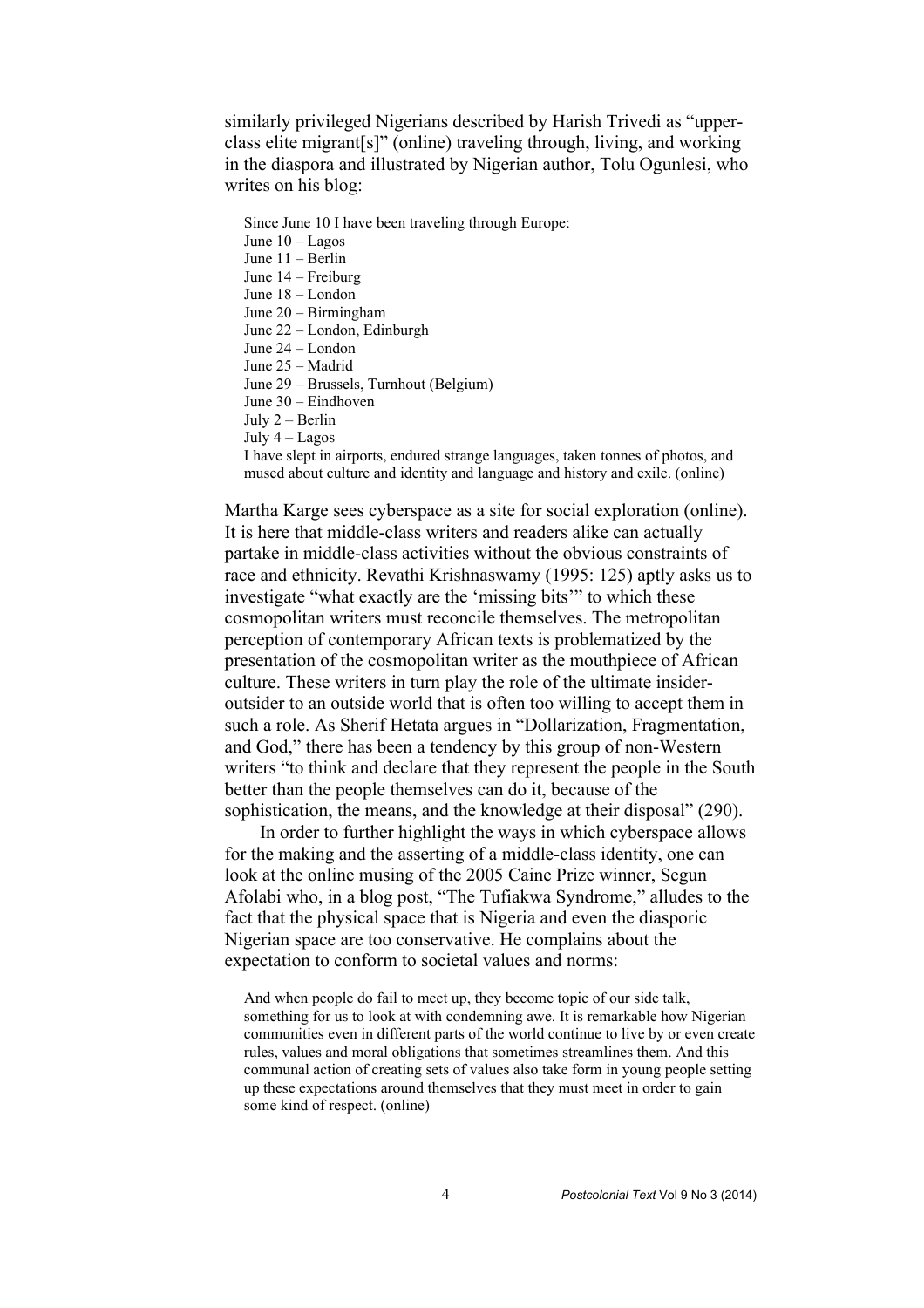Afolabi was born in Kaduna, Nigeria, grew up in various countries, including the Congo, Canada, East Germany and Indonesia, and was working for the BBC prior to winning the Caine Prize. For cosmopolitan authors like Afolabi, cyberspace presents an opportunity for the making of an authentic identity, one that is Nigerian and enshrined in "global" middle-class values, of which individuality is an important aspect. Cyberspace also allows twenty-first century middleclass Africa to interact with and be closer than ever before to people of similar social status from across the world.

Afolabi craves individuality and rejects the communality that is enshrined in traditional Nigerian space. He suggests "that individuality and nationalism are so opposing, and can be likened to oil and water," and believes that communality and nationality compromise the self (online). In the online writing space, the young Nigerian can escape all the negativities that come with the physical African space and at the same time free himself or herself from the burden of societal expectations. Afolabi articulates this further:

 Sometimes, I feel that if life in Nigeria was to be likened to a novel, people, that I love and claim to love me, would become antagonistic to me, not for some intrinsic vileness in them, but for the reason that my core contradicts their beliefs and convictions. Yes, this might be the reason why I find the need to use the colloquial "Tufiakwa" to allude to our reaction to anything different, the reason why I feel torn between being the "true Nigerian" or being my true self. (online)

The online writing space represents Afolabi in a way that the physical space cannot, as his cosmopolitan lifestyle disconnects him from a geographically constructed Nigerian identity. However, as will be discussed in relation to online Nigerian poetry, other writers embrace the communality that the Internet can provide for a geographically dispersed community.

Cyberspace can be described as one of those borderlines where the "global link between colony and metropolis" (Bhabha 304) is enacted, but it is a significantly different space than in Homi Bhabha's discussion because its participants are not necessarily translated in the physical sense that underlies his explanation. In a somewhat critical review of the term "cultural translation," Harish Trivedi suggests that what Bhabha means by the term is "the process and condition of human migrancy" and, it is implied, that migrancy is from the Third to the First World (to use Trivedi's terms) (Basnett and Trivedi 5). We suggest that migrancy as described by Trivedi is culturally marked by the migrant being in need (of better economic opportunities, of a better education, of political refuge from corruption or violence and so on) creating a particular inequality that might require a migrant to make specific choices about how his or her identity is represented in the host country. However, as the Internet neatly obliterates the connection to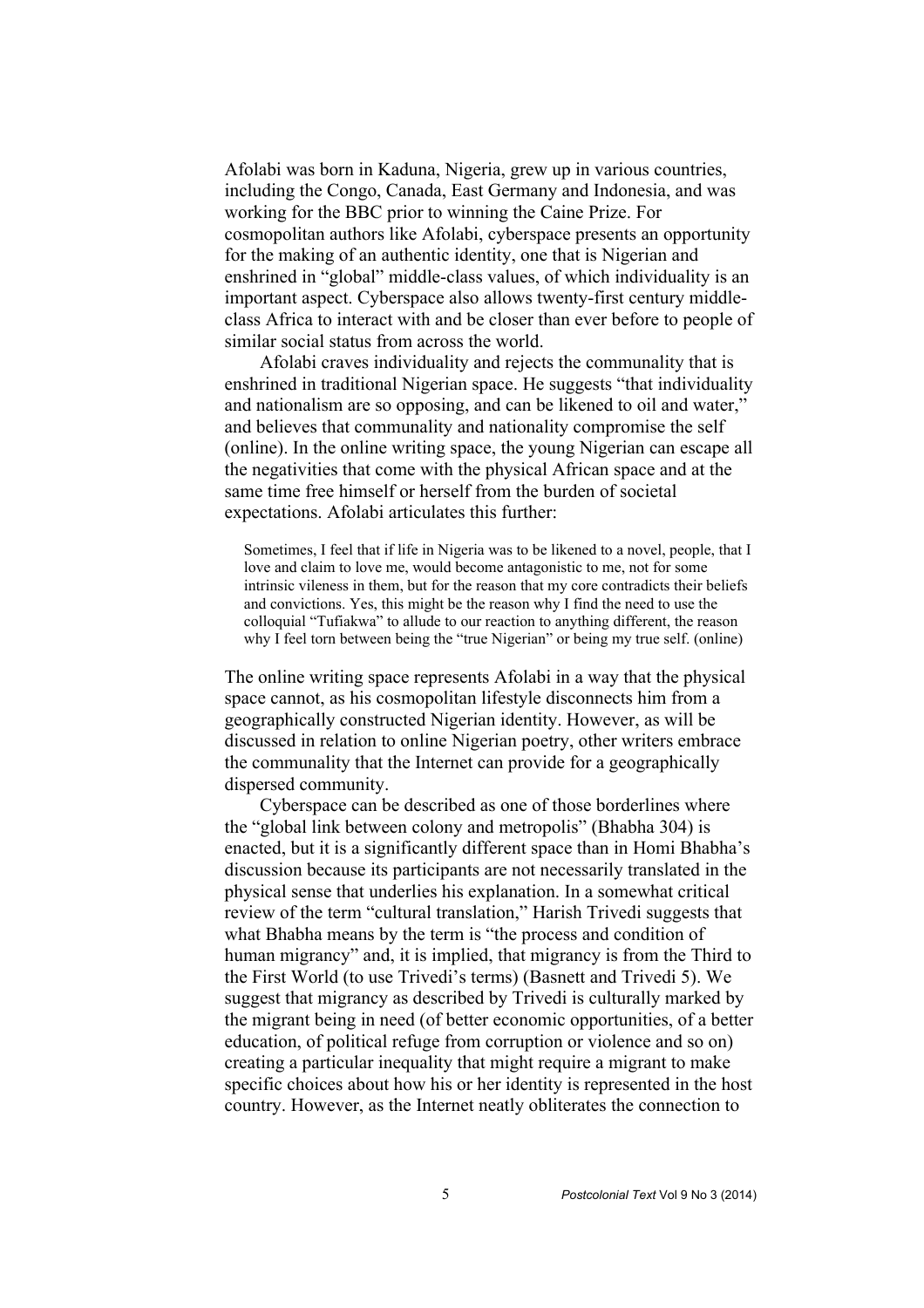geographical or temporal locations, Nigerian participants here are not marked by need in this way. In fact, merely being in this space implies already a similar middle-class identity to any other participant because of the underlying assumption of ownership of such material goods, education, and technological skills necessary to participate. The digital space begins to confound definitions of a middle-class rooted in the cultures and history of England (in which physical migrants might need to participate to present themselves as middle-class) as the essential indicators of middle-class-ness are marked materially by the technological hardware and skills, money, and education which allow access into the online space. Thus, a semblance (if not the actuality as discussed below) of equality in regards to class is created in this space; not simply translation as a "relationship of inequality between texts, authors or systems," as defined by Susan Bassnett and Harish Trivedi, but a space in which the African author can appeal to his or her audience using a discourse of similarity in relation to their western middle-class counterparts (2).

## Nigerian Short Stories Online

To illustrate how the notion of the middle-class as a common ground is exploited, we consider a talk given by Chimamanda Ngozi Adichie, the Nigerian author well known in the West for her two prize-winning novels *Purple Hibiscus* (2003) and *Half of a Yellow Sun* (2006). In 2009, she participated in the programme of talks organized by Technology, Entertainment, Design, commonly known as the TED talks, contributing a lecture entitled "The Danger of a Single Story." As TED seeks to bring together people from the three fields indicated in its title in order to promulgate "Ideas Worth Spreading," the speakers featured here—although presenting a conventional lecture, live, to a physically present audience—must also be mindful of the wider virtual and non-synchronous audience who will hear and see them speak when the video of their lecture is published on the TED website. Early in her talk, Adichie tells a story about herself and a houseboy who started working for her family:

 I come from a conventional middle-class family . . . and so we had, as was the norm, live-in domestic help who would often come from nearby rural villages; so the year I turned eight we got a new houseboy—his name was Fide. The only thing that my mother told us about him was that his family was very poor. (TED online)

Adichie thus makes a clear class distinction between her family and other, rural, poor families. The story is apparently told against her as she criticizes her eight-year-old self for only seeing their new houseboy as poor (although this is predicated on the only information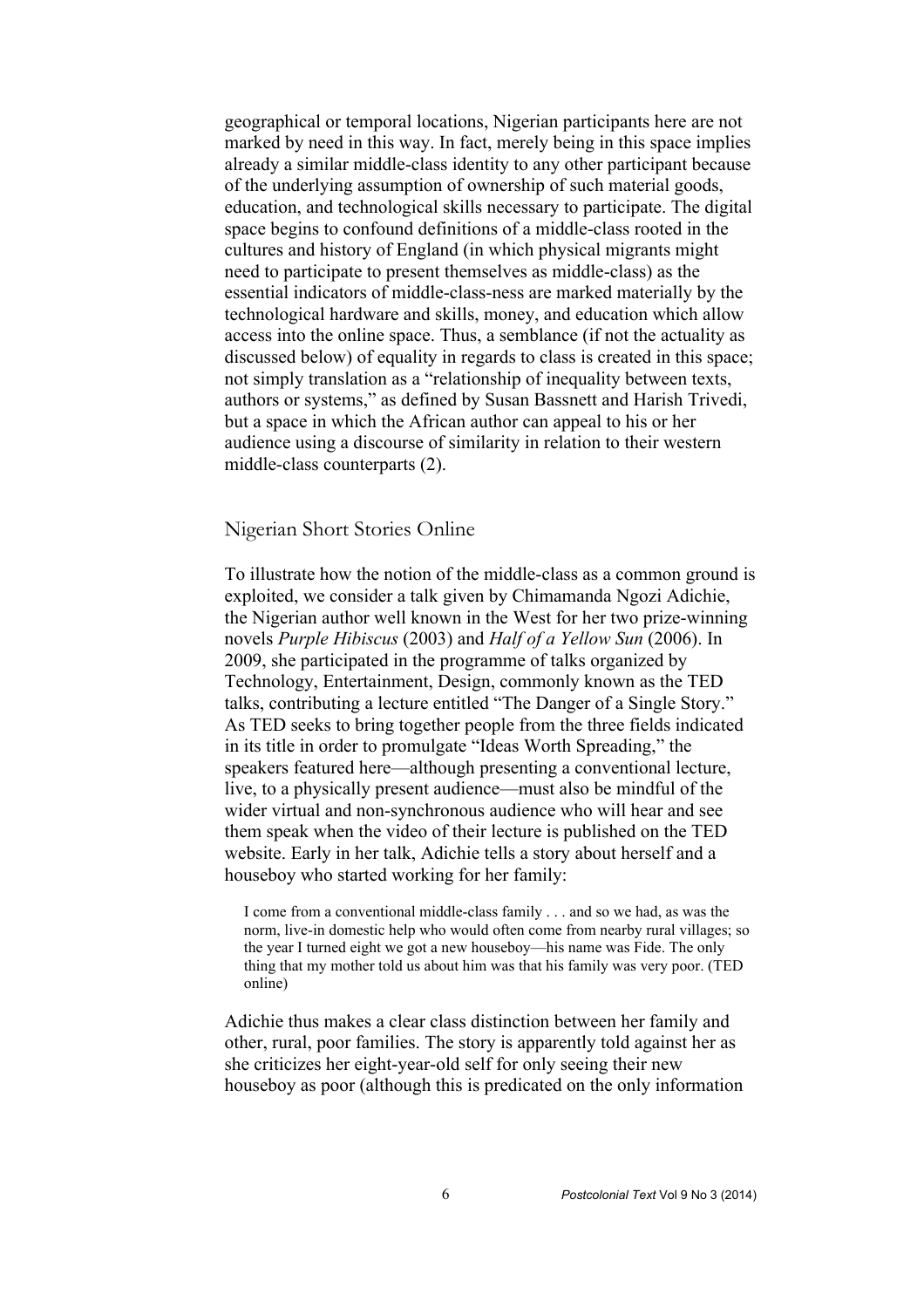supplied by her mother), a "single story of poverty" that is apparently exploded during a visit to the boy's family home. Here, his mother "showed [them] a beautifully patterned basket made of dyed raffia that his brother had made; [she] was startled. It had not occurred to [her] that anyone in his family could actually make something" (TED online). Adichie's comments do not clarify precisely what the new plural story might be, beyond recognizing that it moves her from mere pity. However, the revelation that Fide's brother is a craftsman keeps him firmly relegated to a class below the middle.

Adichie recounts another personal story to follow this: when she first moves to America, assumptions are made by her roommate at the university she attended that Adichie will have poor English and no understanding of Western culture or manners, like using a knife and fork. Adichie has to correct this association of herself with a Nigerian of Fide's class but this is achieved on quite different terms. The roommate "asked if she could listen to what she called [Adichie's] tribal music and was consequently very disappointed when [she] produced a tape of Mariah Carey" (TED online). This story serves a different function in relation to class. First, it exposes her roommate as ignorant in a comic way, something missing from Adichie's story where she represents herself partly as misled by her mother's prejudices and noble enough to recognize her own error. In turn, by sharing the humor with her audience (visibly white on the video, and arguably middle-class through their attendance at such an event) who laugh with her, she positions herself with them as enlightened people who know about the reality of an African middle-class that is not "tribal," or without access to material goods and education, or unaware of global culture. However, as noted earlier, this is perhaps only a semblance of equality, as on closer inspection it appears that Adichie has had to invest in another particular western discourse about Africa. In moving from pity to respect, in relation to Fide's family, Adichie does not reject her idea of them being in "need," thus sharing the common Western perception of people living in African continents as needy. Instead, she appreciates what any tourist travelling in Africa would: the type of craft sought out and appreciated as authentic and ethnic by tourists. Being a tourist, in any case is a role associated with the affluent western middle-class.

The John D. and Catherine T. MacArthur Foundation, in conferring its 2008 Genius Award on Adichie, notes that "she is widely appreciated for her stark yet balanced depiction of events in the post-colonial era" (online). So we can argue that to the outside world, she is a cultural ambassador not only for Nigeria but also for Africa. So, how do her online works back up this representational role? One common trend in Adichie's fictions and writings from other voices from her generation is the relationship between the middle-class and the lower-class. Emerging voices may rebuke the stereotypical portrayal of Africa by Westerners but their own representation of the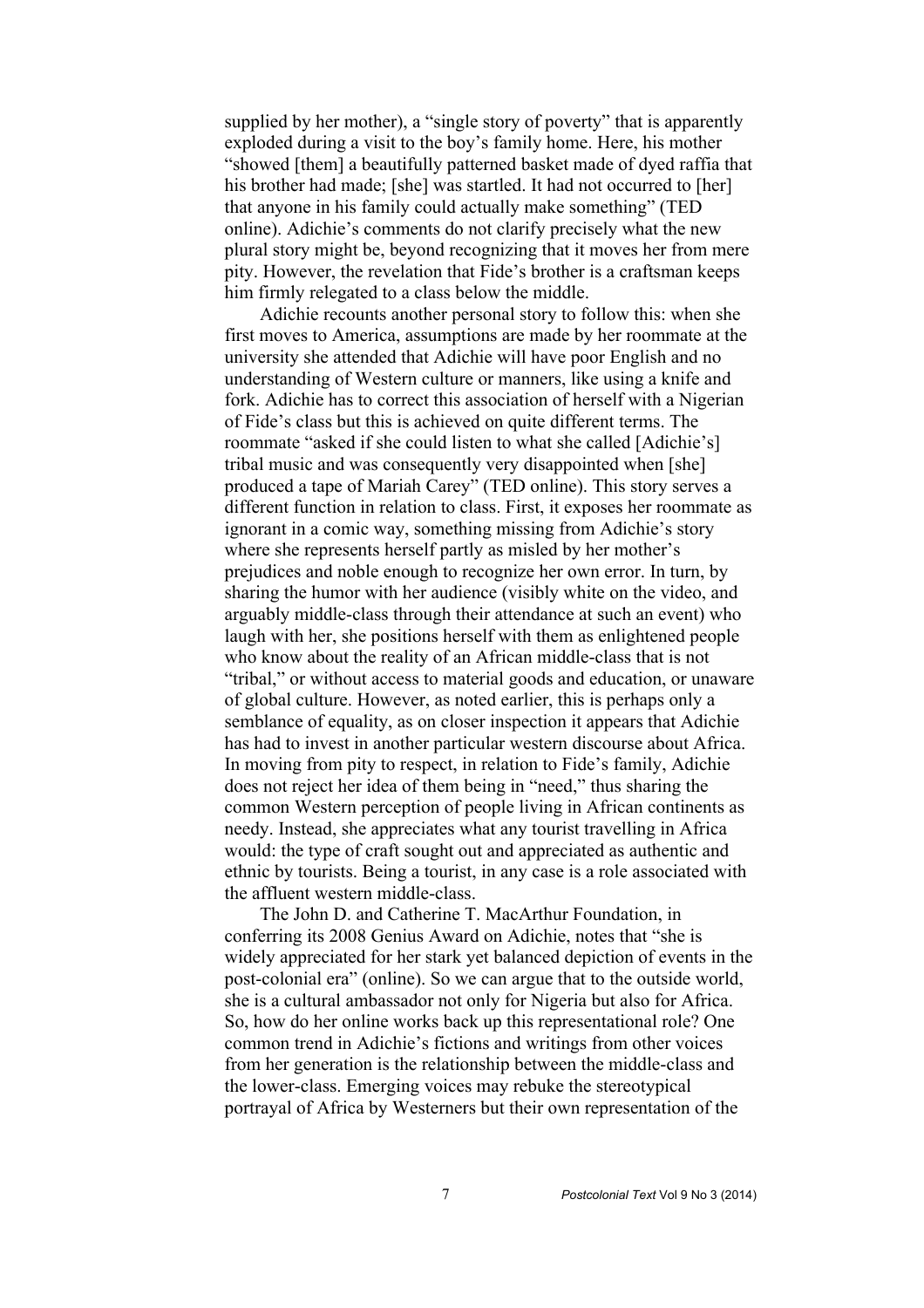poor in Africa is equally problematic. Just as some writers from the West often portray Africans as poor and naïve, lower-class characters in online short stories are often represented as dirty, ignorant, unwashed, archaic, and bucolic. The poor in online fictions are often depicted in childlike posture, forever reliant on the benevolence of the African middle-class, and they are at worst a menace to modernity and civilized sensitivity.

In the short story, "Life During Wartime: Sierra Leone, 1997" (2006) published in *The New Yorker* online, Adichie brings the figure of Fide into fiction, and through this figure we are given an insight into the world of middle-class Nigerians and their domestic servants—a middle-class world no different from that of Adichie's. In this short story, Fide the houseboy from the village is described as someone

 who has never seen a refrigerator. He was light-skinned, and his lips were so thick and wide they took up most of his face. He spoke a rural dialect of Igbo that was not Anglicized, like ours, and he chewed rice with his mouth open—you could see the rice, soggy like old cereal, until he swallowed. When he answered the phone, he said, "Hold on," as we had taught him to, but then dropped the receiver back on the cradle. He washed our clothes in metal basins, and pegged them on the line tied from the mango to the guava tree in the back yard. (Adichie, *Life* online)

The division of labor between the lower-class Nigerian and his middleclass boss is clearly represented here, enabling Adichie to reinforce her assertions of class differentiations within Nigerian society. Fide does all the domestic work in the household, while the university lecturer performs the creative role. In "Life During Wartime: Sierra Leone, 1997," Adichie tries to lay bare the effect of political corruption on those on the lower rung of the economic ladder. She tries to challenge the attitude of the middle-classes toward their servants but at the end of the story it is Fide who pays the ultimate price by dying in the Sierra Leonean civil war, as a soldier of the peacekeeping Nigerian Army, while the middle-class family's lifestyle goes on uninterrupted by all the instability around it. The mother accepts the houseboy as "our own Fide" only after his death. Thus it is through death that the poor manage to lay claim to their humanity.

In attacking both western portrayals of Africa and Africa's political corruption and widespread poverty, the middle-class writer may have good intentions, but some of the narratives border on an imitation of the way the Western media often portray their own underclass, as well as the Western media's representation of people from developing countries. Just as some members of the older generation (Chinua Achebe, Ngugi wa Thiong'o, Bessie Head) used the print media to attack the European imagination, some of the emerging African voices online use this space to overtly attack the "single story" of African representations outside Africa. For example, new voices such as Chika Unigwe, Lola Shoneyin, and Richard Ali, often attack portrayals of Africans in the West through their Facebook status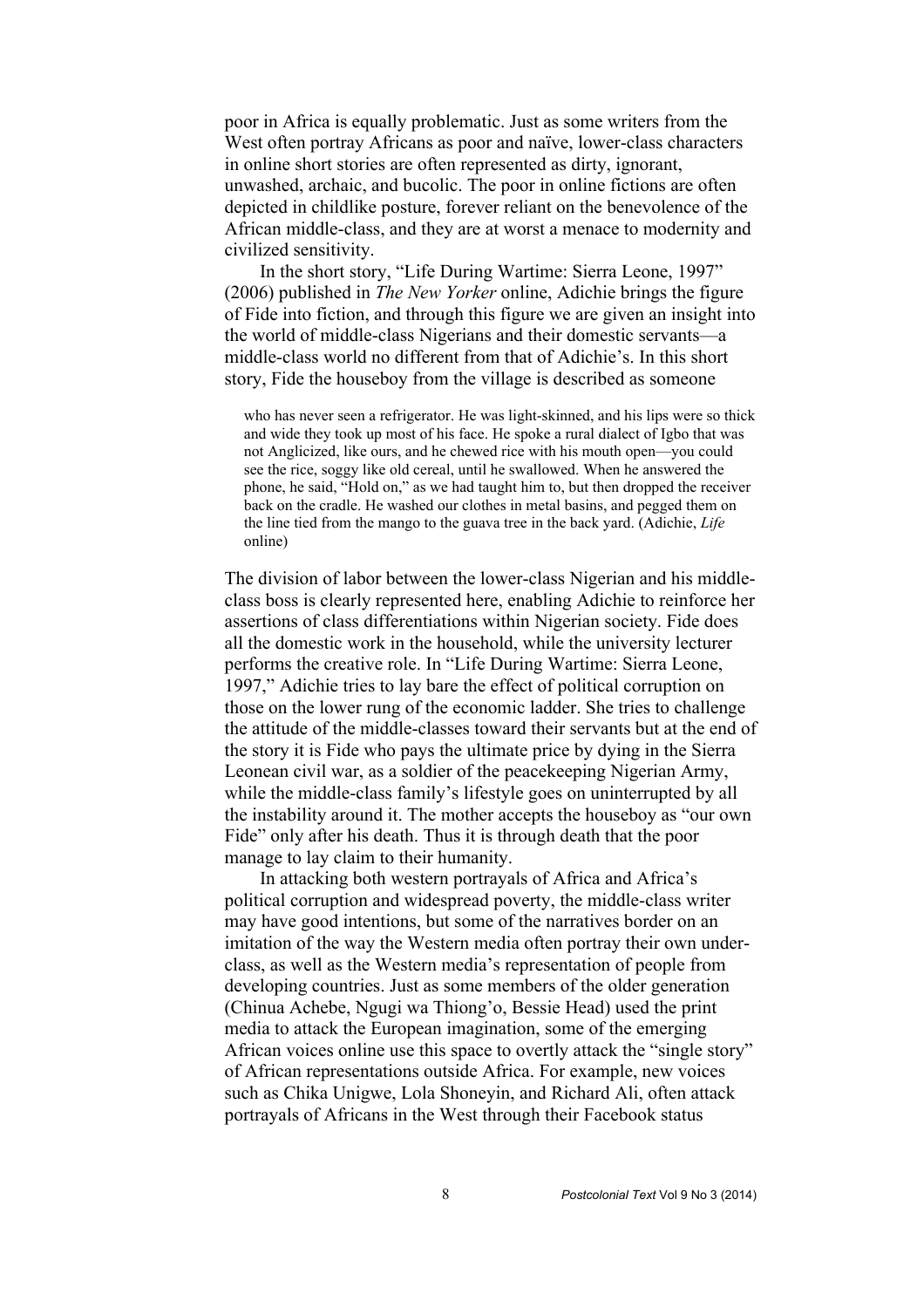updates and in much of the online fiction they post on social media networks. Moreover, in that interview with *The Guardian*'s Stephen Moss, Adichie laments that the single story "simplifies Africa. If you follow the media you'd think that everybody in Africa was starving to death, and that's not the case; so it's important to engage with the other Africa" (Moss online). She finds the coverage by a global media powerhouse such as CNN "exhausting because of its refusal to let Africans do the talking" (Moss online). Adichie is right in attacking the European imagination of Africa, for it is the single story that assaults the African consciousness, but she fails to recognize her own investment in a "single-story" of a middle-class which, in looking to a western model, distances itself from poorer people within the same country.

If Adichie's online work captures the current chasm between the urban middle-class and the rural poor, Teju Cole's short story, "Modern Girls" (2008), gives us an insight into the circumstances into which the current generation of middle-class Nigerians was born. The narrator is a pupil at an upmarket boarding school in a rural part of western Nigeria, the type of school started by the colonial government to educate the locals to take over the administration of Nigeria after independence. The small town of Omu, where the Royal College for Girls is situated, serves as a metaphor for class divides. We are told that before the school came into being it "consisted of a few small farms, a cluster of mud houses with thin roofs, a creek, a chieftain. The people of Omu were mostly Muslims, which meant they were not part of the cultural elite" (online). For the most part, colonial education intended to raise Africans who would think and behave like European missionaries.

In "Modern Girls," we see how this can also teach the students to despise rural people. For example, Nuratu is one of a small number of rural dwellers attending The Royal College for Girls and the narrator informs us that these students from the village "had to be good—at least by the standard of their villages and hamlets—but it was often clear that they weren't the usual Royal College material" (Cole online). Their clothes were not only scruffier, but they could not speak English like the Europeans and instead pronounced "ch" with a Yoruba-accented "sh." Nuratu, the epitome of African tradition and provinciality, also "laughs like a goat," has not mastered Dryden, and eats boiled yams like a market woman. The Nuratu that the narrator gives us seems incapable of cultural development due to her traditional Yoruba upbringing. In short, to use the word of the narrator, she is "local." In this process, cybertexts reveal the means and ways through which the Nigerian middle-class, in its quest for a western bourgeois lifestyle, has internalized the colonial hatred of those elements that are associated with an authentically African lower-class.

As ICT and literature are purely middle-class affairs in Africa, it could be considered from our arguments above that they have become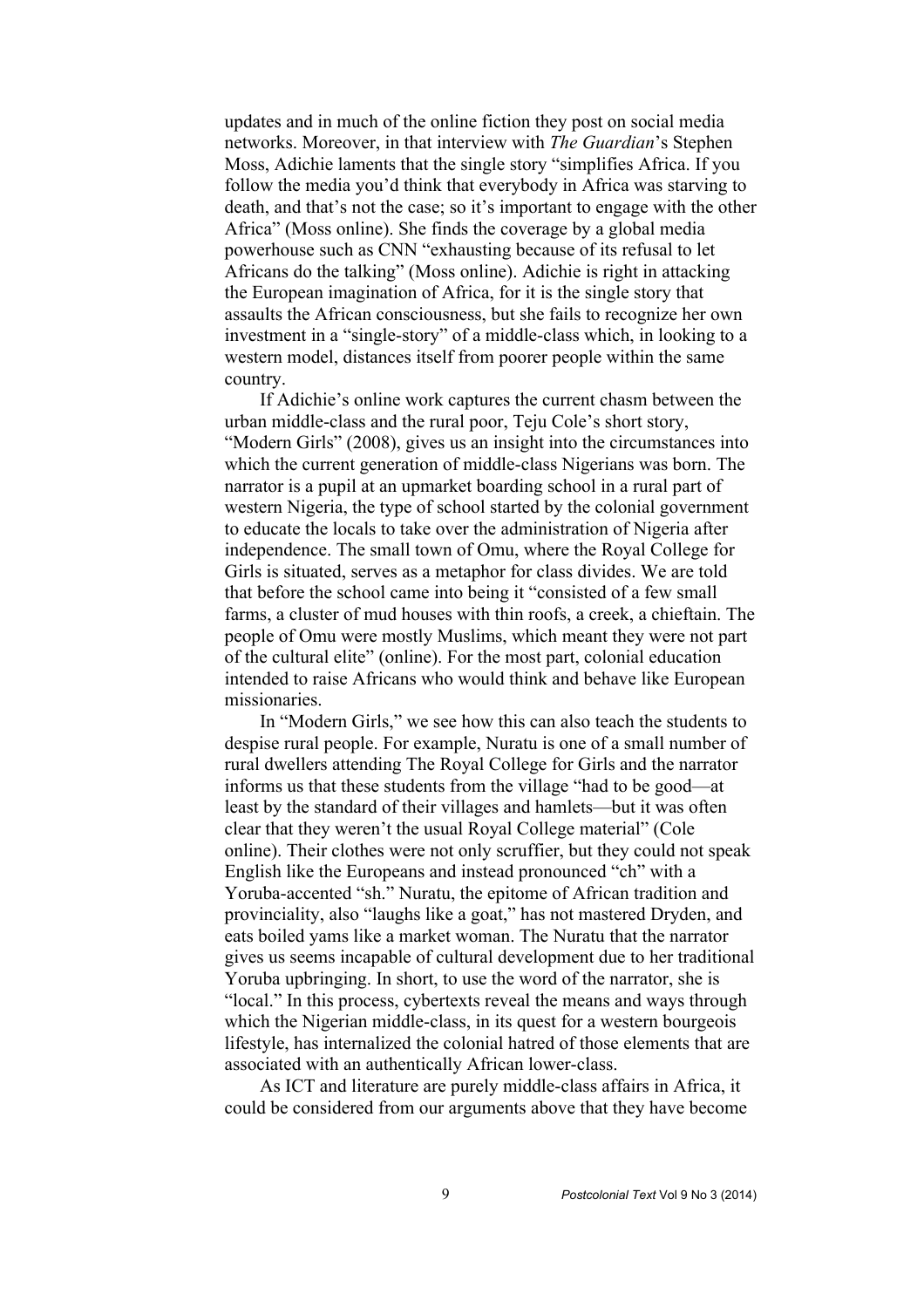political tools to champion the worldview of a minor, but powerful, section of the contemporary African society. Moreover, the use of the short story as a preferred literary form to publish online seems to reinforce that individual identity so prized by Afolabi. In this narrative form, an individual authorship, and originality is required. However, a more communal approach to literature is illustrated by African poets writing online. Here, the interactive potential of the Internet is used to replicate more traditionally Nigerian collaborative writing practices.

## Nigerian Poetry Online

On Ederi listserv, the poet Uche Peter Umez openly invites other poets to intervene on a poem in progress:

 Dear bros and sis, this is open to scalpel and scythe happy weekend. (online)

A reader responds to this invitation thus:

 I grant that the worth of this poem could be revealed some time later. For now, though, I'm hard-pressed to impute value to it... What nature of human experience does the speaker intend to convey? What human emotion? What idea? What minute, otherwise, ignored aspect of life does the poet want to disclose to the world? What aspect of history, life or heritage is the piece trying to preserve? (online)

On a more open and popular listserv, Nigerian World Forum, the poet Chidi Anthony Opara posted a new, somewhat sexually explicit, work titled "Demands of the Goddess" on August 18, 2010. The submission also generated response. One commenter complained that his previous admiration for the poet has been seriously compromised by this latest offering:

 I must openly confess that I have often browsed your lucid poetry and prose that anchor their plots on everyday human chores and experience; the imageries you capture span the individual, the family, the local govts, the state and nation, especially the daily experiences of the mis-ruled and mis-led in our contemporary African societies. In all, I have silently commended your literary genius on its merit and level sophistication . . . Now, I realize that genius sometimes exhibits undisciplined or amoral excesses; and as you know, unrestrained and unregulated habits can be uncomfortably unruly and distastefully repugnant. And that is how I evaluate your present poem, entitled "Demands of the goddess," in which you painted a picture of the act of sex by humans in the most shameful interaction between a man (Iyiafor the god), the woman (Iyieke the goddess) . . . What a mess!

 Frankly, without attempting any sanctimonious posture, I am moved to say that this poem is an epitome of genius misplaced and misapplied for shameless vulgarity, breach of public decency, and senseless trash-talk. It is juvenile and distasteful; and my advice is that your children should not inherit a literary legacy that includes these dirts. (online)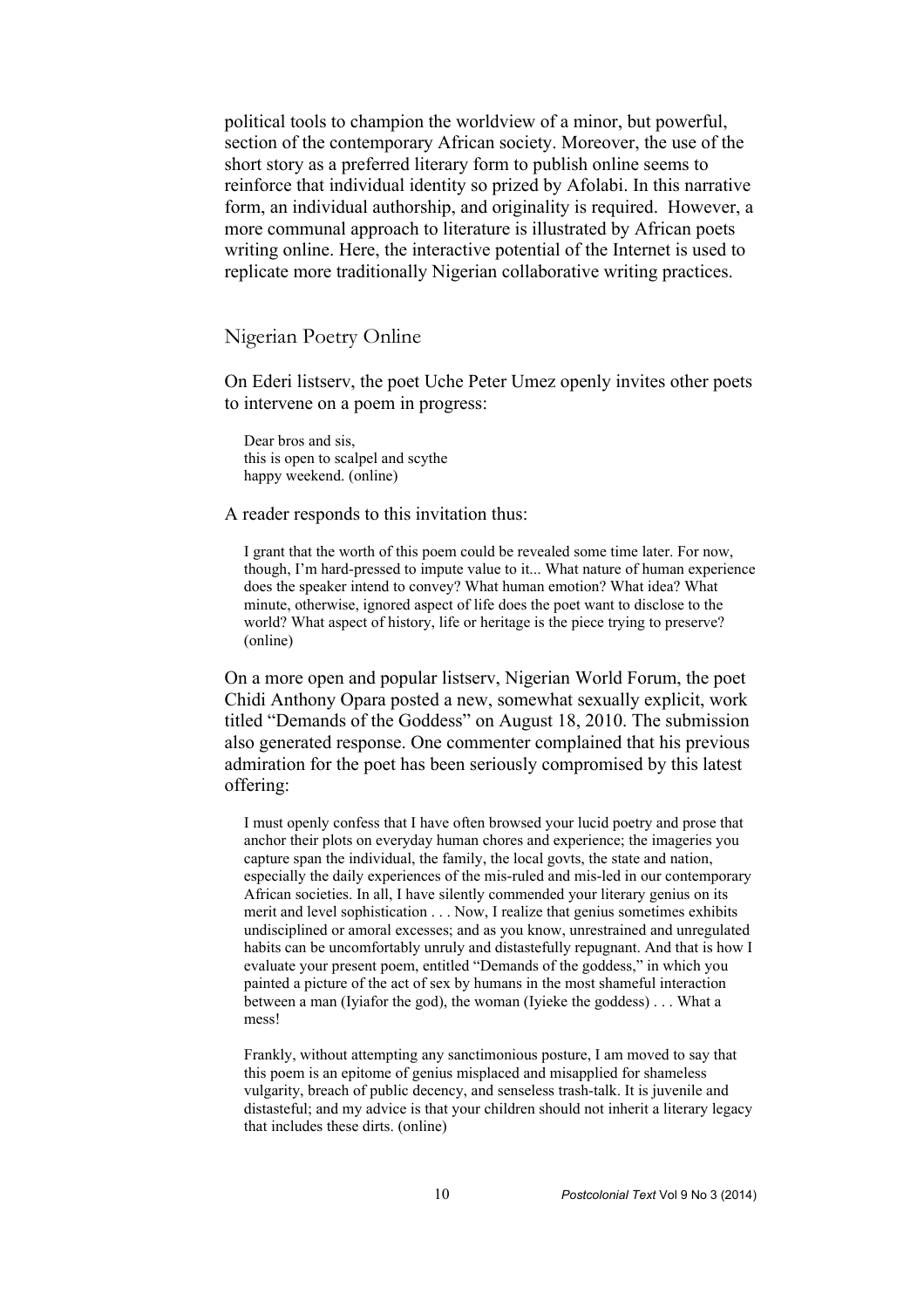Like pre-colonial oral texts, Nigerian cyberpoems are able to incorporate their source of inspiration, music, imagery, the audience and the performer into the production process. Poems and blog musings can thus be shaped and modified over time, in response to audiences' reactions and socio-political context. Moreover, poetry posted on Facebook may be performed for members of the public (the majority of whom are members of the educated classes) in the real space of Lagos and Nairobi, and the recording of those performances may be posted back on YouTube and Facebook for consumption by the online public. These processes arguably involve reshaping the text for different formats, and in the process the creative piece is unfixed and susceptible to changes. Since most of these writers move seamlessly between the continent of Africa and the outside world, poetry and cyberspace are two of the main tools through which these transnational writers navigate the relationship between their works, their identities, and their audience.

In cyberspace, Nigerian poetry is rediscovering orature's art of collaboration between the performer and his audience, which has been missing from books. With other Nigerian poets putting their poems on social networking sites such as Facebook and Twitter, we are seeing online African literature reprising real-time collaboration between poets and their audiences. These new poems show the way in which African literary work and creative writers can connect and nurture relationships with readers by effectively leveraging social media and real-time collaboration tools. The audience provides approval for online poetry and cyberspace serves as a test-bed for work that may later go into print, just as traditional poets and musicians try out their new work before a live audience prior to going to print or the recording studio. The storyteller is using the online writing space to gauge the mood of his potential audience, altering textual expression, tone, and temper to meet the situation created in relationship with the online audience. In the process, the final text is dynamic and very malleable. And because cybertexts are not permanent, they are therefore naturally predisposed to allow continuous smaller scale changes by the poet with input from his audience. Like the oral tradition, online texts may have no firm terrain due to the process of collaboration and intervention between the composer and the reader. Thus, like orature, the meaning of cybertexts is unfixed and subject to multiple interpretations.

Such texts are a collaboration between middle-class Nigerians who, as discussed previously, have access to the education and technology to be able to participate. However, African history shows that oral text and class have always been linked. Karin Barber (1991) has highlighted how Yoruba poetries of Itan and Oriki are the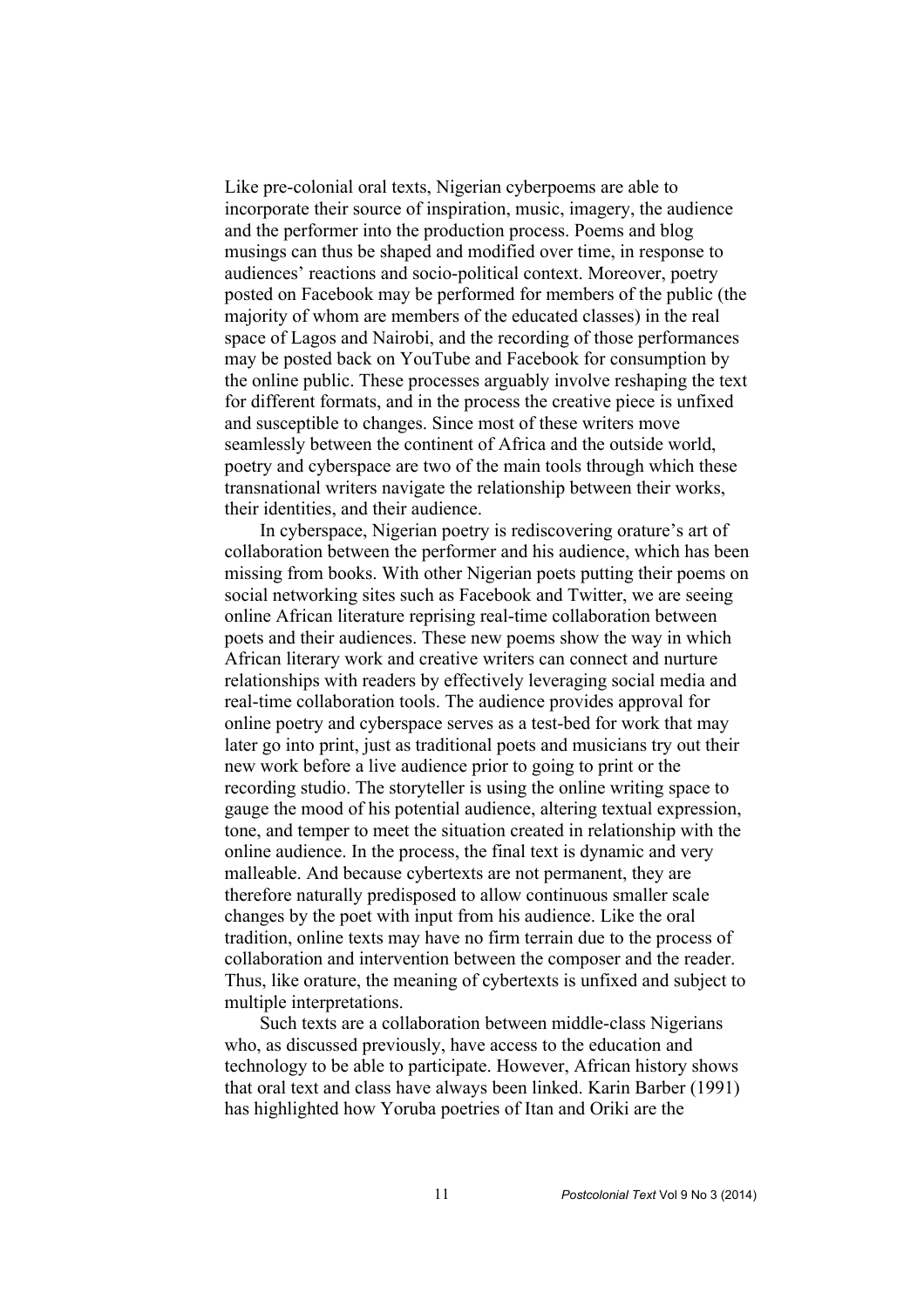properties of the ruling classes and their chiefs. In addition, the Ifa corpus is the text of the intellectual and religious classes. These texts are rich in history and tradition. On the other hand, one can argue that Yoruba folktales such as "aalo" are narratives of the lower-classes, and often, they narrate how one can rise above one's station in life through good luck, honesty, and hard work.

Many of the bards and poets of pre-colonial Nigeria articulate the concerns of the poor and popular views in their renditions, even as they were serving as underlings to the ruling classes. Landeg White highlights the notion of "poetic license" across ancient Africa. He argues that

 oral poetry is permitted a freedom of expression which violates normal conventions . . . Chiefs and headmen may be criticized by their subjects, husbands by their wives, fathers by their children, employers or overseers by their workers, and the political rulers by their subjects in ways that the prevailing social codes would not normally permit so long as it is done through poetry. (cited in Barber, 1991: 11)

Adenekan (2012: 57) argues that White's assertion of a poetic license, that many pre-colonial societies allowed poets and other creative artists, speaks to the position of the poet (the creative artist) as someone who occupies the middle layer of the social hierarchy. And it is this artistic license, which informs the work of poets like Chuma Nwokolo. Jay Bolter believes that the computer enhances the experience of writing through cyberimages (35). The poetic license that many pre-colonial poets and artists enjoyed is now being reprised in the age of the Internet by many middle-class writers. Nwokolo is middle-class, highly-educated and the editor of an online literary magazine—Africanwriting.com—and these privileges that many middle-class Africans enjoy, allow cyberpoets such as Nwokolo to reintroduce some of the visual literacy found in most oral literature.

In his YouTube poem, "Sudan. Sudan," Nwokolo combines sound, music, photographic imagery, and video to convey his message to online audiences. In the process, he brings African oral tradition into the twenty-first century. With soft melody, the video begins on the bank of the River Nile in Khartoum, with a man lying on its concrete embankment under the shade of a tree, followed by photographic images of the poet's trip around Sudan. The poet's voice is heard reading the scrolling letters:

 Sudan. Sudan. Do you hear me call? Your lure has fallen on the souls that answer to your ancient name. With breezing net, Sudan, you seduce me also. Look East! Your Sun rises on a horizon of river palms. Centuries count for slow minutes beside the longest river in the world. (online)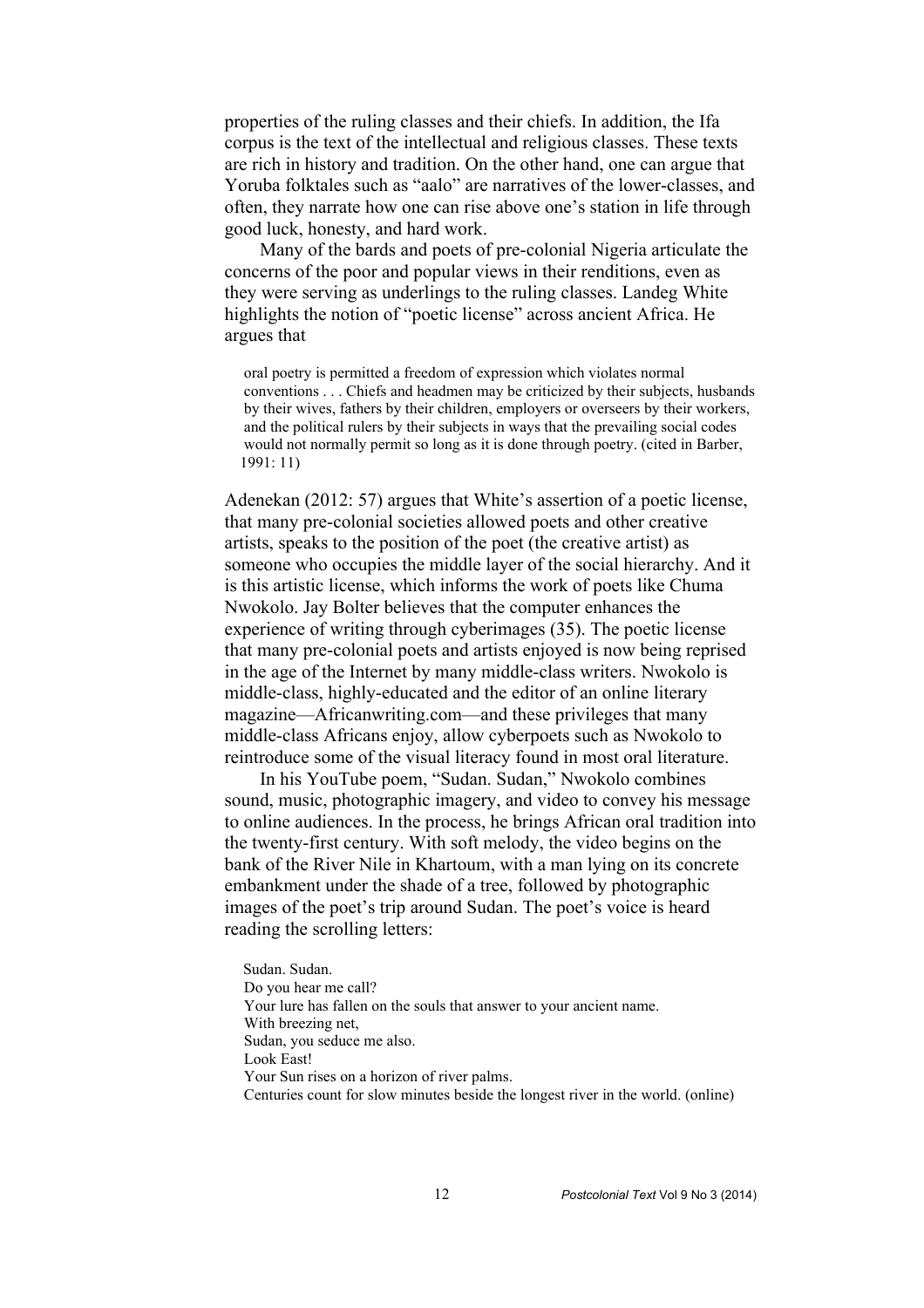Sudan becomes a metaphor for Africa's glorious past and its recent troubles. The very essence of this poem can only be captured by the poet's use of photographic imagery, music, cybertext, and his own voice. The moving images depict the complexities and diversities of Sudan and Africa. At the same time, they challenge the single story narrative that has become Sudan by invoking the multi-layered elements that have been buried in the familiar media portrayal. The visual, the spoken words, and the cybertext, all play equal roles in conveying the poet's message to the reader:

 You torch your souls again. Meroe burns again . . . Those buried souls have gone and flowered hope. (online)

The words scroll and tease as they unravel, the unfolding images brim of promises to come, and the poet's voice captures the hope that has been dashed. The subversion of vocal, visual, and cybertext combine together to challenge the Sudanese authority, Darfur, and for the audience to see beyond the facade of serenity presented by the allure of the capital of Sudan, Khartoum, and its glistering River Nile. Nwokolo, like the court poet of old, has been licensed by the freedom of cyberspace to question the Sudanese authority about Darfur and the harsh reality of a theocracy/ despotic regime. Like the ancient poet, the cyberpoet uses the tools of new media to criticize through the ploy of jokes and humor and reprises the ability of the poet to question the antics of African rulers which other citizens may not be able to do for fear of reproach.

African poetry in cyberspace combines all the elements of those ancient poets with that of the twenty-first century. It continues the fluidity and the flexibility of the African text in a new age continuing to produce texts that are ephemeral. Just as many African writers and readers are using cyberspace to further their interest in literature based mainly on the fact that they are members of the educated classes with knowledge of the English language, as well as the technological knowhow and ability to afford the cost of downloading internet contents, through the Internet, an essential component of globalization, African texts are being radically transformed by their performances in this new media space. And with this is a transformation of its writers and audiences into a newly conceived Nigerian middle-class.

Works Cited

Adenekan, Shola. "Nigerian Colonial History." *Death and the King's Horseman by Wole Soyinka*. National Theatre London*:* London: National Theatre Programme, 2009. 6-7. Print.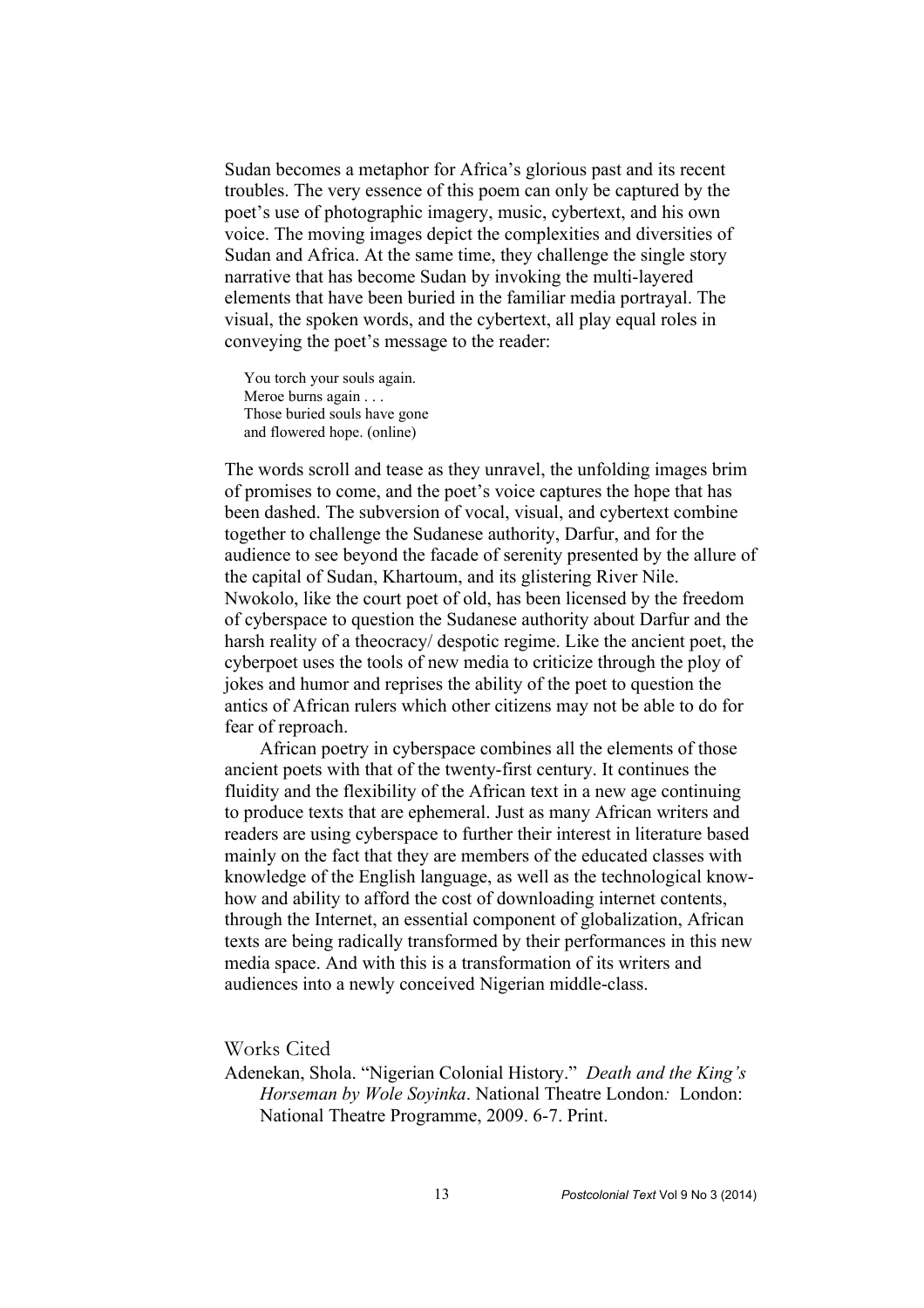- —. *African Literature in the Digital Age: Class and Sexual Politics in New Writing From Nigeria and Kenya*. Diss. University of Birmingham, 2012. Print.
- Adichie, Chimamanda Ngozi. "Life During Wartime: Sierra Leone, 1997." *The New Yorker*. 12 June. 2006. Web. 1 October 2013.

—. "The danger of a single story." *TED*. 2009. Web. 20 October 2013.

- Afolabi, Segun. "Through My Eyes." 7 September 2008. Web. 30 October 2013.
- Aigbokhan, Ben. "Poverty, Growth and Inequality in Nigeria: Executive Summary." *African Economic Research Consortium* 2000. Web. 30 January 2013.
- Barber, Karin. "Multiple Discourses in Yoruba Oral Literature." *Bulletin of the John Rylands University Library of Manchester*. 73.3 (1991): 11-24. Print.
- Bassnett, Susan and Harish Trivedi, eds. *Post-colonial Translation: Theory and Practice*. London and New York: Routledge, 1999. Print.
- Bhabha, Homi. *The Location of Culture*. London and New York: Routledge, 2004. Print.
- Bolter, Jay David. *Writing Space: The Computer, Hypertext, and the History of Writing.* Hillsdale, NJ: Lawrence Erlbaum and Associates, 1991. Print.
- Boyd, Danah. "Viewing American class divisions through Facebook and Myspace." *Apophenia Blog Essay*. 24 June 2007. Web. 15 March 2013.
- Cole, Teju. "Modern Girls." *Qarrtsiluni*. 21 January 2008. Web. 30 October 2013.
- Dimock, Wai Chee and Michael Gilmore, eds. *Rethinking Class: Literary Studies and Social Formations*. New York: Columbia UP, 1994. Print.
- Dyson, Freeman J. *The Sun, the Genome, and the Internet*. Cambridge, MA: Cambridge UP, 1999. Print.
- Ehrenreich, Barbara. *Fear of Falling: The Inner Life of the Middle Class*. New York: Harper Perennial, 1990. Print.
- John D. and Catherine T. MacArthur Foundation, The. "Chimamanda Ngozi Adichie." *2008 MacArthur Fellows.* September 2008. Web. 30 October 2013.
- Karge, Martha. "The Digital Self in Cyberspace." *University of Wisconsin Milwaukee*. 1999. Web. 30 October 2013.
- Hetata, Sherif. "Dollarization, Fragmentation, and God." *Cultures of Globalization*. Ed. Fredric Jameson and Masao Miyoshi. Durham, NC: Duke UP, 1998. 273-85. Print.
- Knezevic, Borislav. *Figures of Finance Capitalism: Writing, Class, and Capital in the Age of Dickens*. New York and London: Routledge, 2003. Print.